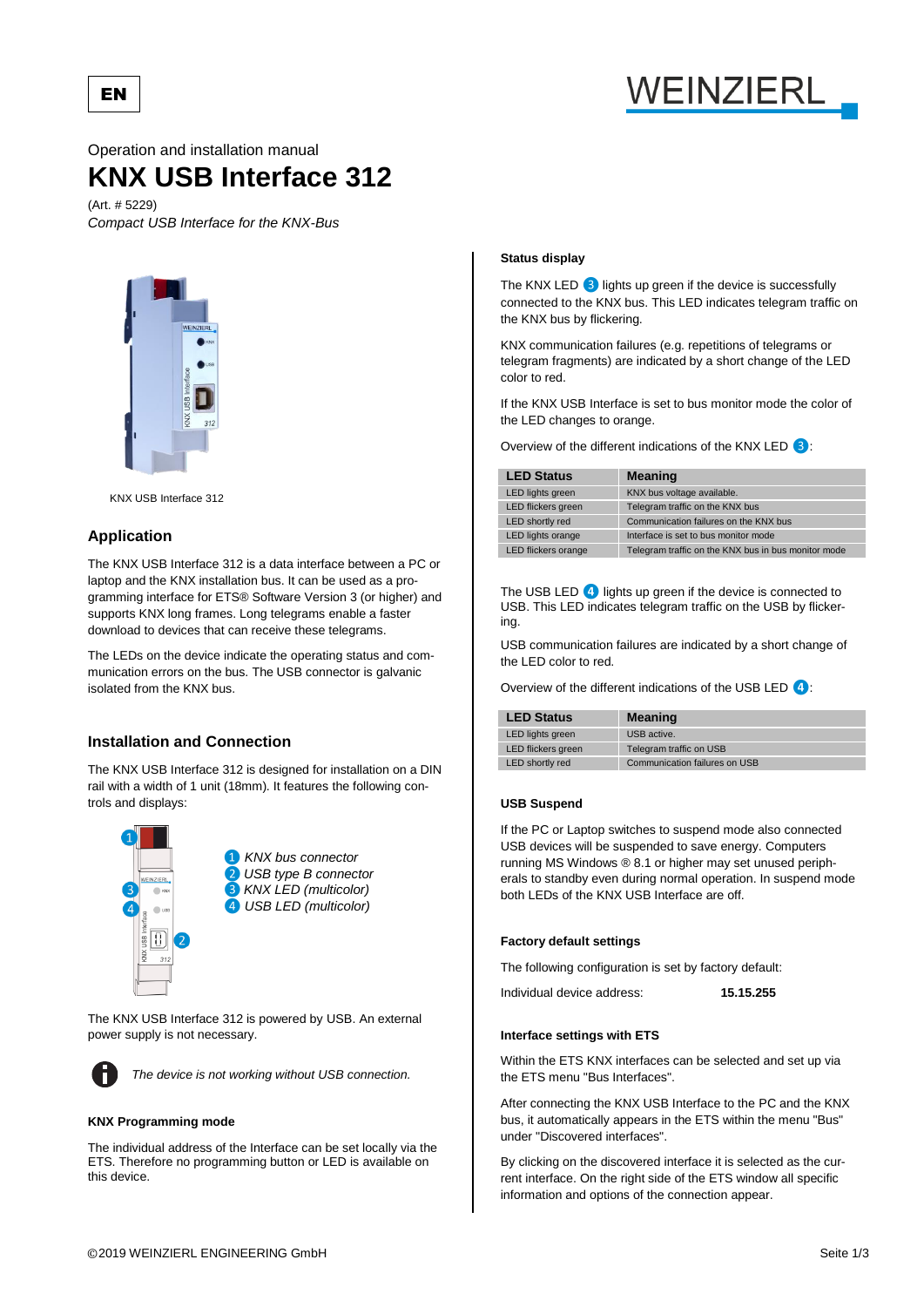The individual address of the KNX USB Interface can be changed here. To check if the address you want to assign is unique within your KNX installation you can click the button "Address free?"

For a proper function of the KNX USB Interface it is essential to set a valid individual address (physical address), which must be

- Unique in the installation
- Match to the line where it is installed

The KNX USB Interface just has one individual address for the device itself and for the USB communication.



#### **ETS database**

The ETS database (for ETS 4.2 or higher) can be downloaded from the product website at www.weinzierl.de.

The ETS entry is not required to use the KNX USB Interface as programming interface. It is just a placeholder to show all installed devices in the topology.

## **ETS parameter dialog**

The KNX USB device does not provide any parameter settings. The parameter dialog just shows a description page.

#### **Bus monitor mode**

The KNX USB Interface supports the bus monitor mode and can be used with ETS. In bus monitor mode all traffic on the KNX bus is shown including ACK, NACK and BUSY characters.

Interfaces in bus monitor mode are completely passively on the bus and therefore cannot be used simultaneously for other operations like download. To monitor an ETS download within the same ETS the group monitor can be used. The group monitor uses the KNX USB Interface in normal operation mode (data link layer) and can be used in parallel to other bus operations. In the group monitor also sending of telegrams is possible.

Note that in group monitor mode individual addressed telegrams which do not address the KNX USB Interface cannot be received.

## **KNX Long Frames**

Standard KNX telegrams are limited to an APDU length of 15. The APDU length is the number of bytes in the payload. A group telegram holding a 14 byte string (KNX data point type 16) results in an APDU length of 15.

To increase the efficiency of KNX communication mainly for the download an extended format has been defined. It can be used to send longer telegrams on the bus. To use this feature it must be supported by

- The tool (ETS)
- The bus interface (USB)
- All couplers in between
- The addressed device

ETS starting with version 5 is able to detect automatically whether long frames can be used and optimizes the download accordingly.

The max APDU length of the KNX USB Interface and which is used by ETS is 55. This length has been specified as requirement for new KNX system devices. An APDU length of 55 results in total length of a KNX telegram on twisted pair of 64 bytes and occupies the bus for about 90 ms.



*The download is much faster if the USB interface is installed in the same line as the target device. With each line coupler in-between the download time growths.*

#### **Notes for developers**

The KNX USB communication is based on HID and cEMI telegram coding according to the KNX specification. To integrate the KNX USB Interface in applications running on Windows or Linux the cross-platform SDK kDrive is available from Weinzierl.

In addition to the telegram interface via cEMI, the KNX USB Interface 312 includes a complete KNX Stack with communication objects and BAOS protocol V2. Thus, the device offers the possibility to extend devices with USB connection (e.g. boards with embedded Linux) to full KNX devices, which can even be programmed with the ETS.

For more information about this solution and available SDKs please contact WEINZIERL.